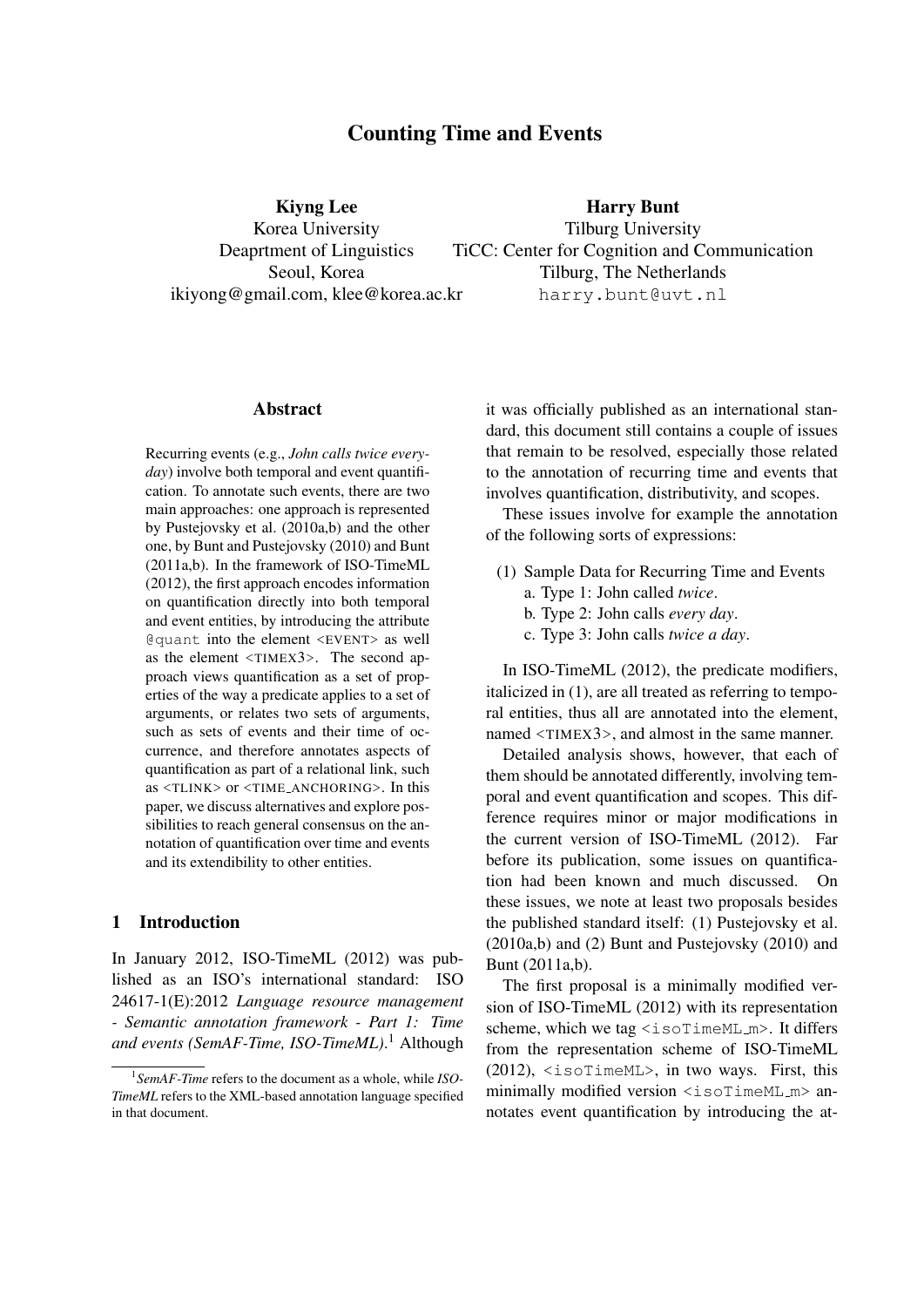tribute @quant into the element <EVENT>. Second, it marks up the scopes of temporal and event quantification explicitly by introducing the attribute @scopes into both <TIMEX3> and <EVENT>.

The second proposal annotates quantification over events in a different way. Based on the analysis of quantification in Bunt (1985), it views quantification as a a set of properties of the way a unary predicate applies to a set of arguments, or a binary predicate relates two sets of arguments. A predicate that relates a set of events to their times of occurrence, as expressed for instance by the preposition "at" in the sentence "John always calls at two o'clock" is annotated in ISO-TimeML with the relational link <TLINK>, and aspects of quantification are therefore annotated as part of this link. Since the  $\langle \text{TLINK} \rangle$  tag is heavily overloaded in ISO-TimeML, as it is used for rather different purposes, hence for this specific use the tag <TIME ANCHORING> is introduced. Annotation are marked up in a representation scheme, called the Ideal Concrete Syntax, which is designed according to the CASCADES methodology of designing annotation languages with an abstract syntax and a formal semantics (see Bunt, 2010; 2012) - this approach to the annotation of quantification is tagged <isoTimeML ICSrep>.

While on the one hand quantification on the latter view is considered to arise when a predicate is applied to one or more sets of arguments (rather than to arguments which are single individuals), and it thus seems natural to annotate aspects of quantification as parts of relational link elements, it was noted in Bunt (1985) on the other hand that satisfactory semantic representations of sentences with quantifications can be obtained by considering aspects of quantification as parts of the compositional semantics of noun phrases. This is because NP representations can be defined in such a way that they anticipate on the use of the NP as an argument of a predicate, as already shown by Montague (1973).

The treatment of quantification proposed by Montague did not take the phenomenon of 'distributivity' into account, however, i.e. whether the members of an argument set are involved in the predication as individuals, in groups, or as a collectivity - see e.g. the example "Two men lifted the piano". Bunt (1985) showed that it is possible to construct semantic representations for noun phrases with different distribu-

tivities; interestingly, though, distributivity is often not expressed in a noun phrase, but by adverbials like "together" and "one by one", so it is not evident that this aspect of quantification would most conveniently be treated as part of NP semantics or in the semantics of combining an NP with a predicate.

The main purpose of this paper is to discuss and explore possibilities to annotate quantifications over time and events, for use in a future extended version of ISO-TimeML (2012), but also to contribute to the study of how to annotate quantification more generally, as explored in ISO project 24617-6, "Basic principles of semantic annotation", since in the end a treatment of quantification over time and events should be a special case of quantification more generally.

# 2 Two Annotation Schemes

Frequency is normally understood to be a number of occurrences of a repetitive event over a period of time; predicate modifiers such as "twice", "every day", and "twice a day" or "twice every day" are often treated as frequency expressions. In this section we discuss how these modifiers are annotated in two different representation schemes: <isoTimeML> and <isoTimeML ICSrep>.

# 2.1 Annotation of Type 1 Modifier *twice*

ISO-TimeML (2012) annotates "twice" as a temporal entity expressing a frequency, encoding its information into the element <TIMEX3>.

(2) a. John called<sub>e1</sub> twice<sub>t1</sub>.

```
b. <isoTimeML xml:id="a1">
<EVENT xml:id="e1" pred="CALL"
tense="PAST"/>
<TIMEX3 xml:id="t1" freq="2X"/>
<TLINK eventID="#e1"
relatedToTime="#t1"
relType="DURING"/>
</isoTimeML>
```
This is interpreted as shown below:<sup>2</sup>

<sup>&</sup>lt;sup>2</sup>The semantics of this interpretation was developed by Pratt-Hartmann as an extension of Pratt-Hartmann (2007). For the compositional process of deriving the two semantic representations, see Clause 8.4.3.3 Quantifying <TIMEX3> element in ISO-TimeML (2012), pp. 32-33.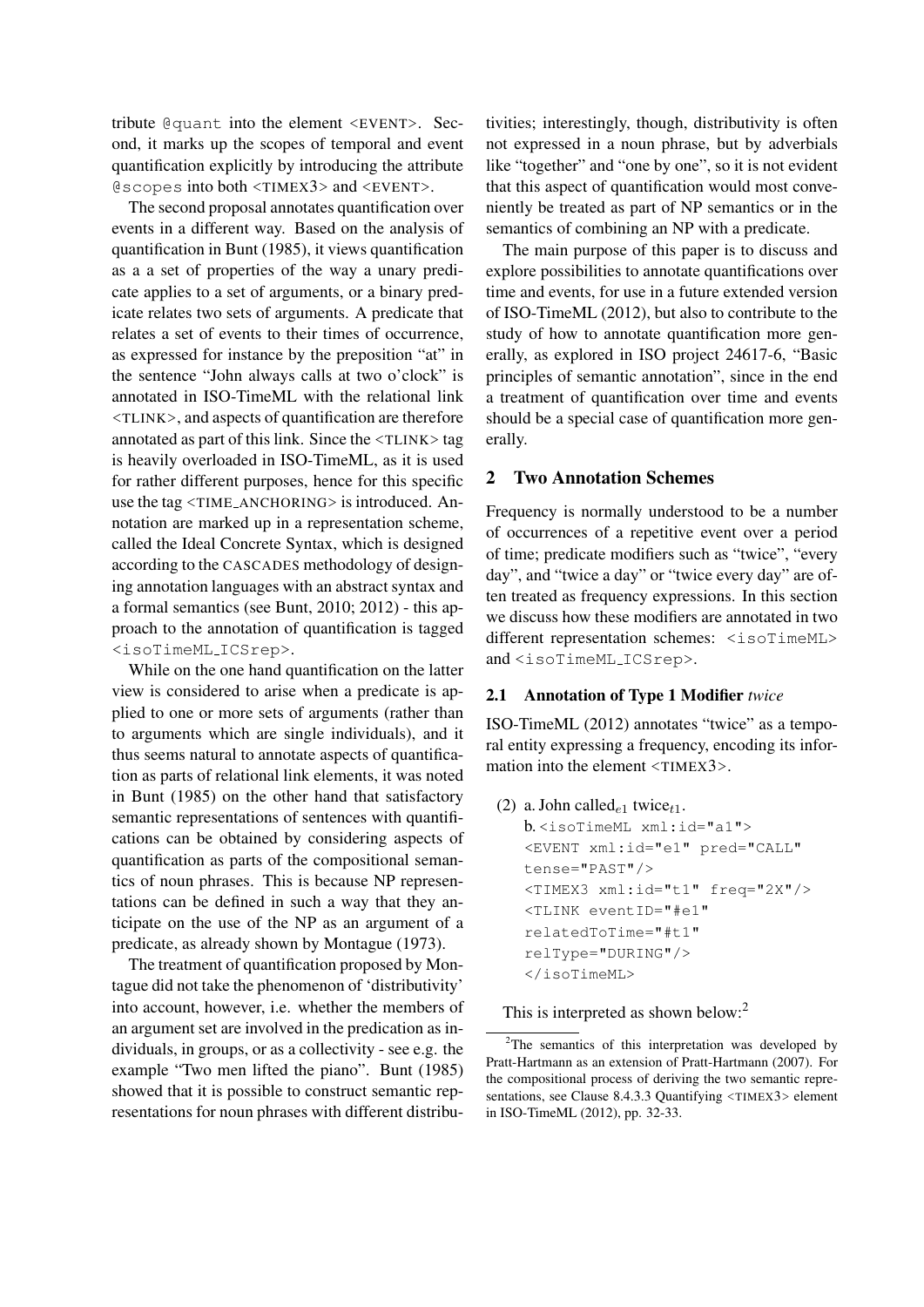(3) Interval based First-Order Form:  $\exists 2I_{e1}(R_{during}(I_{e1}, I_{t1}) \wedge p_{call}(I_{e1}))$ 

This semantic form is understood as stating that, within a *contextually determined interval of time*  $I_{t1}$ , there were two instances of an event of type CALL-ING. Each interval  $I_{ei}$  is understood as an interval of time in which an event of type  $e$  is instantiated as  $e_i$ <sup>3</sup>

Bunt and Pustejovsky (2010) argue that the modifier "twice" does not denote a temporal entity at all, but it is simply a counter, expressing how often a certain type of event occurred. <isoTimeML ICSrep> thus annotates it as a part of the element  $\langle$ EVENT>.<sup>4</sup> This element is then specified with two attributes @signature with a value SET and @cardinality for the cardinality of the (specified) set, as shown below:.

(4) a. John $_{token1}$  called $_{token2}$  twice<sub>token3</sub>. b. <EVENT xml:id="e1" target="#range(token2,token3)" type="CALL" tense="PAST" signature="SET" cardinality="2"/>

This is interpreted as stating that, given a set  $E$  of two events, each event in  $E$  is of type CALL. This is also given a formal semantics in DRT (Discourse Representation Theory) of Kamp and Reyle (1993), as shown below:

(5) a.  $\exists 2e[call(e)]$ **b.**  $\exists S[|S|=2 \land \forall e[e \in S \rightarrow call(e)]$ 

These two forms are equivalent.

# 2.2 Type 2 Modifier *every day* as a Temporal **Ouantifier**

Both of the annotation schemes <isoTimeML> and <isoTimeML ICSrep> treat type 2 modifiers as temporal quantifiers, but annotate them differently. The former annotates "every day" as part of the element <TIMEX3>.

```
(6) a. John_{token1} calls_{token2} every_{token3} day_{token4}.
   b. <isoTimeML>
   <EVENT xml:id="e1"
   target="#token2" pred="CALL" />
   <TIMEX3 xml:id="t1"
   target="#range(token3,token4)"
   pred="EVERYDAY" type="SET"
   value="DAY" quant="EVERY"/>
   <TLINK eventID="#e1"
   relatedToTime="#t1"
   relType="DURING"/>
   </isoTimeML>
```
This is interpreted as stating that, during each day, the event of John's calling occurred, as represented in two different forms:

(7) a. Interval-based:  $\forall I_{dav}R_{durina}(I_{call}, I_{dav})$ b. Event-based:  $\forall t [day(t) \rightarrow call(e, t)].$ 

The latter scheme <ISO-TimeML ICSrep>, however, divides the task of annotating "every day" over two elements: one is a new element, called <PERIOD>; the other is <TIME ANCHORING>. The temporal noun "day" in "every day", for instance, is annotated into <PERIOD>, while the quantifier "every" is annotated into <TIME ANCHORING> as a value of its attribute @timeQuant.<sup>5</sup>

(8) a. John $_{token1}$  calls $_{token2}$  every $_{token3}$  day $_{token4}$ . b. <isoTimeML ICSrep> <EVENT xml:id="e1"

```
type="CALL" target="#token2"
signature="SET"/>
<PERIOD xml:id="t1"
type="DAY" target="#token4"
signature="SET"/>
<TIME ANCHORING
anchoredEvent="#e1"
```
 ${}^{5}$ Lee (2012) argues that there should be some formal constraints on the assignment of attriutes to links, on the basis of which we can, for instance, justify the validity of assigning such attributes as @timeQuant and @eventDistr to <TIME ANCHORING>.

<sup>&</sup>lt;sup>3</sup>In TimeML, from which ISO-TimeML was developed, <EVENT> was instantiated with an element <MAKEINSTANCE> and <TLINK> related these instances to each other or to a time. The ITL-based semantics of Pratt-Hartmann (2007) followed this version of TimeML and did not treat the semantics of "twice" or any quantifier expressions: it simply fails to treat quantification over events.

<sup>4</sup>The way of annotating "twice" directly into the element <EVENT> is exactly the same as that approach which annotates the negative expression "n't" or the tense "did", for instance, in "didn't call" into <EVENT> by providing it with information on its polarity and tense.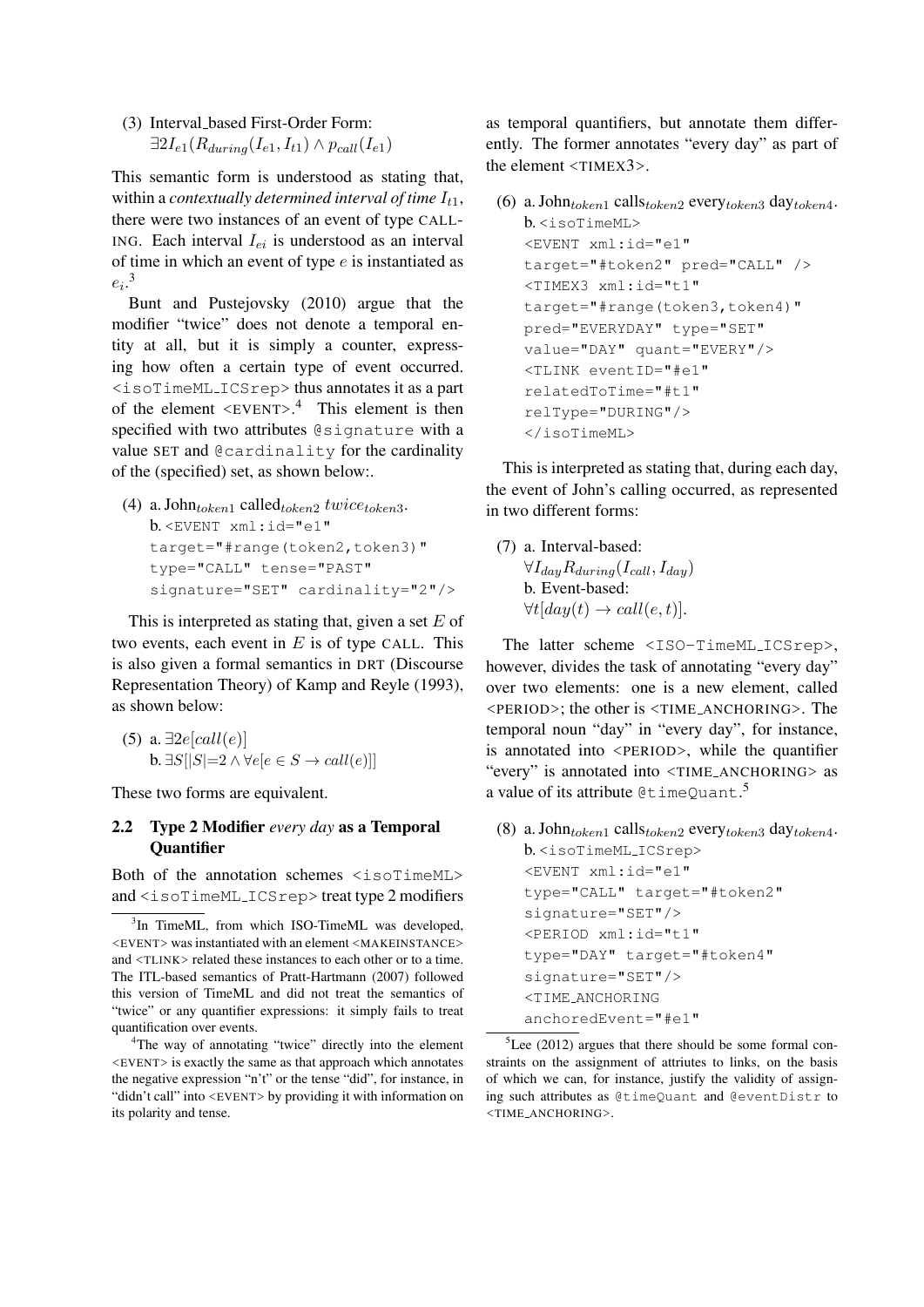```
anchorTime="#t1"
tempRel="INCLUDED IN"
eventDistr="INDIVIDUAL"
timeDistr="INDIVIDUAL"
timeQuant="EVERY"/>
</isoTimeML ICSrep>
```
The semantics defined for the abstract syntax that underlies this representation yields the desired interpretation (see Bunt 2011a,b).

Note that the quantifier "every" in "every day" has ended up in the <TIME\_ANCHORING> element relating the events and their times of occurrence, rather than in the <PERIOD> element that correspond to the word "day" rather than to the NP "every day". It may be considered a drawback of this approach that NPs as such are not treated as units, which may be more convenient for human annotators. It does however seem possible to modify the <ISO-TimeML ICSrep> scheme such that the aspect of quantification expressed by quantifier words is moved from link elements to the elements annotating the linked arguments.

# 2.3 Annotation of Type 3 Modifier "Twice a Day"

The type 3 modifier "twice a day" is treated in <isoTimeML> as a one structural unit and annotated in a single element <TIMEX3>, as below:

(9) a. John calls<sub>e1</sub> [twice a day]<sub>t1</sub>.  $b \leq i$ soTimeML> <EVENT xml:id="e1" target="#token2" pred="CALL"/> <TIMEX3 xml:id="t1" target="#token3 #token4 #token5" type="SET" value="DAY" quant="EVERY" freq="2X"/> <TLINK eventID="#e1" relatedToTime="#t1" relType="INCLUDED IN"/> </isoTimeML>

This is interpreted as follows, again based on Interval Temporal Logic:

 $(10) \ \forall J[[p_{day}(J) \wedge R_{during}(J, I_{t1})] \rightarrow$  $\exists_{2I_{e1}}(p_{call}(I_{e1}) \wedge R_{during}(I_{e1},J))]$ 

Here are two levels of restricted quantification: the range of the universal quantification  $\forall J$  is restricted to the time interval  $I_{t1}$ , as expressed by  $R_{during}(J, I_{t1})$ , while that of the existential quantifier  $\exists_{2I_{e1}}$  is restricted to the variable J for a set of days, again as expressed by  $R_{during}(I_{e1}, J)$ . There are at least two intervals of  $I_{e1}$  during which the event of calling holds.<sup>6</sup>

The <isoTimeML ICSrep> approach, on the other hand, provides the following annotation:

```
(11) a. John callst_{ok2} twicet_{ok3} at<sub>ok4</sub> dayt_{ok5}.
    b. <isoTimeML ICSrep>
    <EVENT xml:id="e1"
    target="#token2" type="CALL"
    signature="SET"/>
    <PERIOD xml:id="t1"
    target="#token5" type="DAY"
    signature="SET"/>
    <TIME ANCHORING
    anchoredEvent="#e1"
    anchorTime="#t1"
    tempRel="INCLUDED IN"
    eventDistr="INDIVIDUAL"
    timeDistr="INDIVIDUAL"
    eventQuant="2"
    timeQuant="EVERY"/>
    </isoTimeML ICSrep>
```
This yields the interpretation which says that "a set of call events is anchored time-wise in a set of days, such that the individual events are anchored at individual days, where every day includes a time anchor for two of these events."<sup>7</sup>

# 3 Quantification, Scopes, and **Distributivity**

In this section we first discuss event quantification and then a way to generalize quantification over other entities than time and events. We also discuss some issues concerning distributivity and some residual issues relating to set, scopes, and binding.

# 3.1 Event Quantification

ISO-TimeML (2012) annotates quantified temporal expressions, but has no provisions for anno-

<sup>6</sup> See for details ISO-TimeML (2012), p. 35.

<sup>&</sup>lt;sup>7</sup>See the end of section 5, Bunt (2010b), example (50).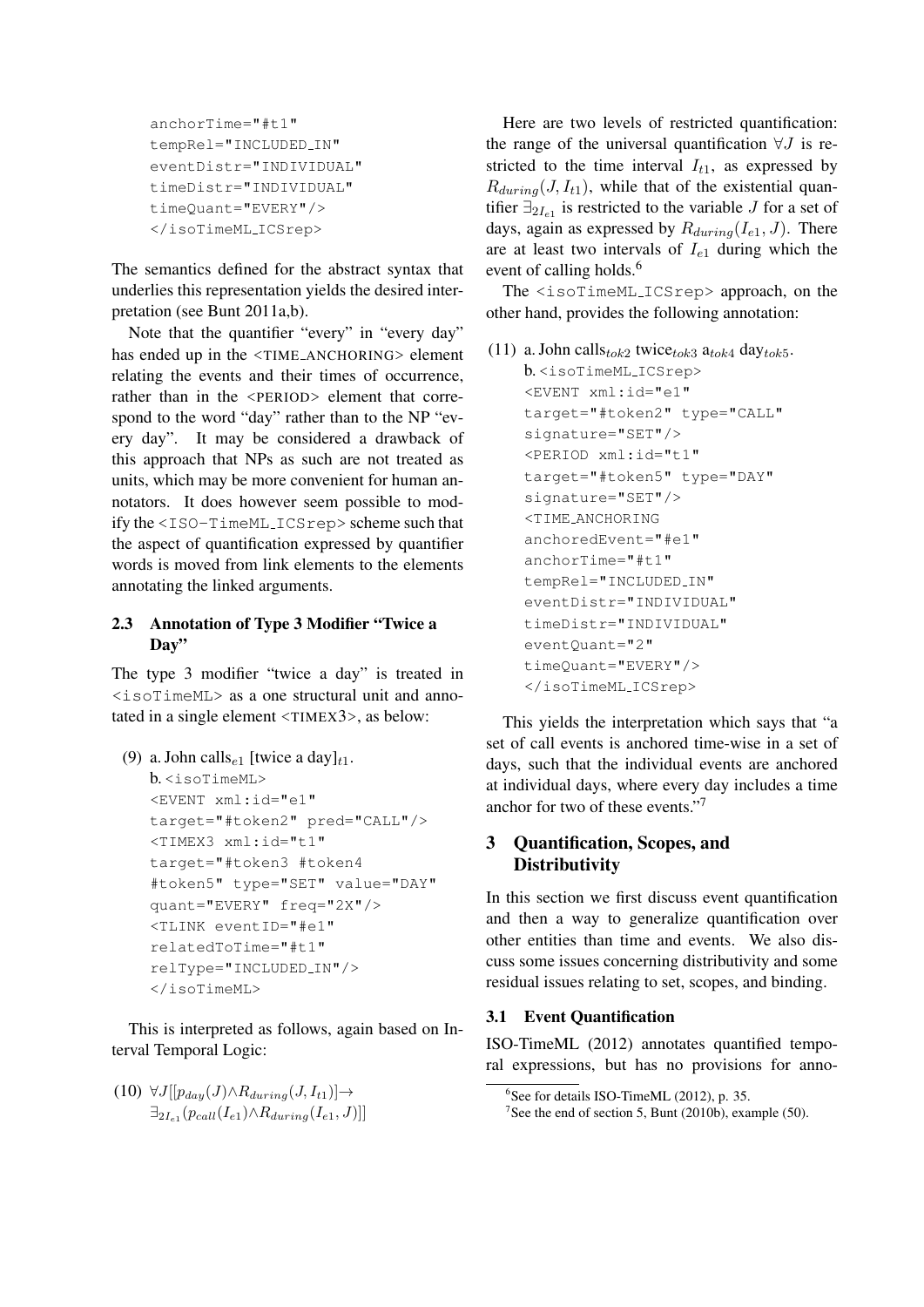tating quantified events. Both Bunt and Pustejovsky (2010) and Pustejovsky et al. (2010a,b) extend the annotation of quantification to events, but in different ways. As was discussed in the previous section, Bunt and Pustejovsky (2010) annotate event quantification by introducing the attributes @signature="SET" and @eventQuant into the element <TIME ANACHORING>.

Pustejovsky et al. (2010a,b), on the other hand, annotate event quantification by introducing the attributes @type="SET", @scopes and @quant with values such as EVERY into the element <EVENT>.

Here is an illustration:

#### (12) Event Quantification

```
a. Mary [read]_{e1} during [every lecture]_{e2}b. <isoTimeML m>
<EVENT xml:id="e1"
target="#token2" pred="READ"/>
<EVENT xml:id="e2"
target="#token4 #token5"
pred="LECTURE" type="SET"
quant="EVERY" scopes="#e1"/>
<TLINK eventID="#e1"
target="#token3"
relatedToEvent="#e2"/
relType="DURING"/>
\langle/isoTimeML_mod\rangle^8
```
Here, the element  $\leq$ EVENT  $xml$ : $id="e2"$  is specified with the attributes @type="SET" and @quant="EVERY", just as in the case of temporal quantification.

Each element in the annotation is then interpreted as below:

```
(13) a. <EVENT xml:id="e1"/>:
       \exists e_1[read(e_1)]b. <EVENT xml:id="e2" quant="EVERY"
      pred="LECTURE" scopes="e1"/>:
      \forall e_2[lecture(e<sub>2</sub>)]
      c. \langle \text{TLINK} \rangle: \lambda y \lambda x [\tau(x) \subseteq y]
```
Note that the attribute @scopes is introduced to mark up the scopes of quantifiers explicitly. Note also that, to allow the interpretation (a) above, the event of reading ( $\leq$ EVENT  $xml$ : $id="el"$ />) should be understood as having undergone existential quantification; in other words, the attribute @quant has the default value "SOME".

Given scope information, we can now combine each of the interpretations through the operation of conjunction and obtain the following overall interpretation:

(14)  $\forall e_2 \exists e_1 [lecture(e_2) \rightarrow [read(e_1) \land \tau(e_1) \subseteq \tau(e_2)]]$ 

As is expected, this says that, during each lecture  $(e_2)$ , an event  $(e_1)$  of Mary's reading took place.

### 3.2 Generalizing Quantification

In natural language, almost any predication or relation can be quantified. Hence, the annotation of quantification over times and events should be viewed as a special case of quantification involving predicates about and relations between sets of any kinds of entity.

In an event-based semantics, quantification over events turns up in every sentence, not just for the relation between events and their time of occurrence, but also for the relation between events and their participants. Consider, for instance, the following example:

(15) Everybody will die.

This is an interesting example, cited in Bunt and Pustejovsky (2010), for the discussion of quantification, distributivity, and scopes, but it cannot be annotated just with temporal and event quantification only.

To extend quantification to non-temporal entities, one possibility is to introduce an element <EN-TITY>, and a linking tag <SRLINK> for annotating the relations between events and their participants. For illustration, the above example can be annotated as below:

### (16) Annotation

a. Everybody<sub>x1</sub> [will die]<sub>e1</sub>. b. <isoSEM xml:id="asr1"> <ENTITY xml:id="x1" target="#token1" type="HUMAN" signatue="SET" quant="EVERY" scopes="#e1"/>

<sup>8</sup>This example is taken from Pustejovsky et al. (2010b), (28).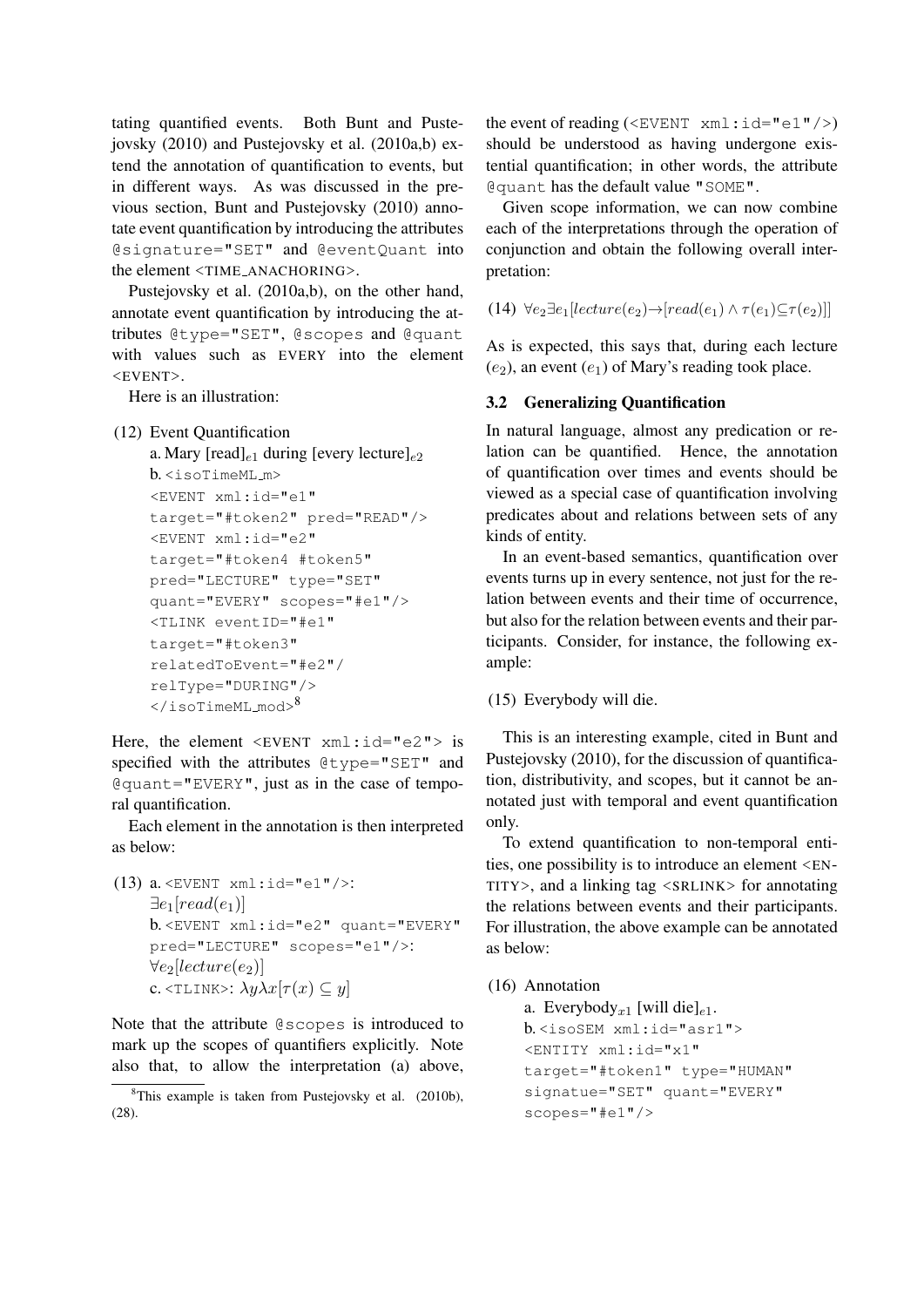```
<EVENT xml:id="e1"
target="#token2 #token3"
type="DIE" tense="FUTURE"/>
<SRLINK event="#e1"
participant="#x1"
semRole="PATIENT"/>
</isoSEM>
```
The elements of this representation may be interpreted as follows:

(17) Interpretation a.  $\sigma_{x1} := \lambda x_1 \left[ \text{human}(x_1) \right]$ b.  $\sigma_{e1}$  :=  $\lambda x$ [die(x, e<sub>1</sub>)]

Both of the elements are interpeted as denoting sets, a set of humans and a set of ones who die. Here are two notes. First,  $\sigma_{x1}$  is not bound by the universal quantifier, corresponding to the specification of @quant="EVERY". Second, the semantic role of the first argument of the predicate  $die(x_1, e_1)$  can be spelled out to be  $[die(e_1) \wedge Arg_1(patient, x_1, e_1).$ <sup>9</sup>

### 3.3 Distributivity

Since the publication of Bunt (1985), the notion of distributivity has become an important issue as a property of quantification in formal semantics. Consider:

(18) The two men swallowed a beer and lifted the piano.

This sentence is interpreted as saying that each of the two men drank a beer and they together lifted the piano. To obtain such an interpretation, we need a formal mechanism of characterizing the so-called distributivity of events so that some are treated as *individual* events (e.g., "each drinking a beer") or *collective* events (e.g., "together lifting the piano").

To treat distributivity, one idea, originally proposed in Bunt (1985), is to bring in higher-order variables such as variables for sets. With these variables, we can have the following semantic form, where  $\mathcal{P}_2$ (MEN) denotes the set of all sets of two men.

(19) 
$$
\exists M[M \in \mathcal{P}_2(\text{MEN}) \land \forall x[x \in M \rightarrow [
$$

$$
\exists e_1[swallow\_{b} = e_1) \land agent(e_1, x)] \land \exists e_2[lift\_{piano}(e_2) \land agent(e_2, M)]]]
$$

Now the question is how to annotate sentences like the one given above, and how to derive such an interpretation. Again, we have several alternatives. One approach could be to encode distributivity for each relevant entity in the <ENTITY> element and use that information to trigger an appropriate link. Another way is to mark up that information on the attribute @eventDistr in the ICS representation.

The first approach runs into problems because the NP "The two men" are involved in *swallow*-events with individual distributivity and in a *lift*-event with collective distributivity. Trying to annotate this as different @distributivity values in the two <EVENT> elements makes no sense from a semantic point of view: it's not the elements of the sets of events that are involved individually or collectively, but only the participants in the agent role.

The second approach would give the following annotation (leaving out the parts that are not relevant for the present discussion), where the attribute @cardinality is used to represent the use of quantifier words for indicating the number of elements in argument set, as opposed to other uses that these words may have:

(20) a. [The two men]<sub>x1</sub> [swallowed a beer]<sub>e1</sub> and [lifted the piano] $_{e2}$ . b. <isoTimeML ICSRep xml:id="ad1"> <ENTITY xml:id="x1" target="#token1 #token2 #token3" type="MAN" signature="SET" cardinality="2" outscopes="#e1"/> <EVENT xml:id="e1" target="#token4" type="SWALLOW" signature="SET"/> <EVENT xml:id="e2" target="#token7" type="LIFT" signature="ELEMENT"/> <SRLINK xml:id="r1" event="#e1" participant="#x1" semRole="AGENT" participantDistr="INDIVIDUAL"/> <SRLINK xml:id="r2" event="#e2" participant="#x1" semRole="AGENT" participantDistr="COLLECTIVE"/> </isoTimeML ICSRep>

<sup>&</sup>lt;sup>9</sup>See Pustejovsky et al. (2007) for details on the annotation of event participants or argument role assignments <ArgLink>.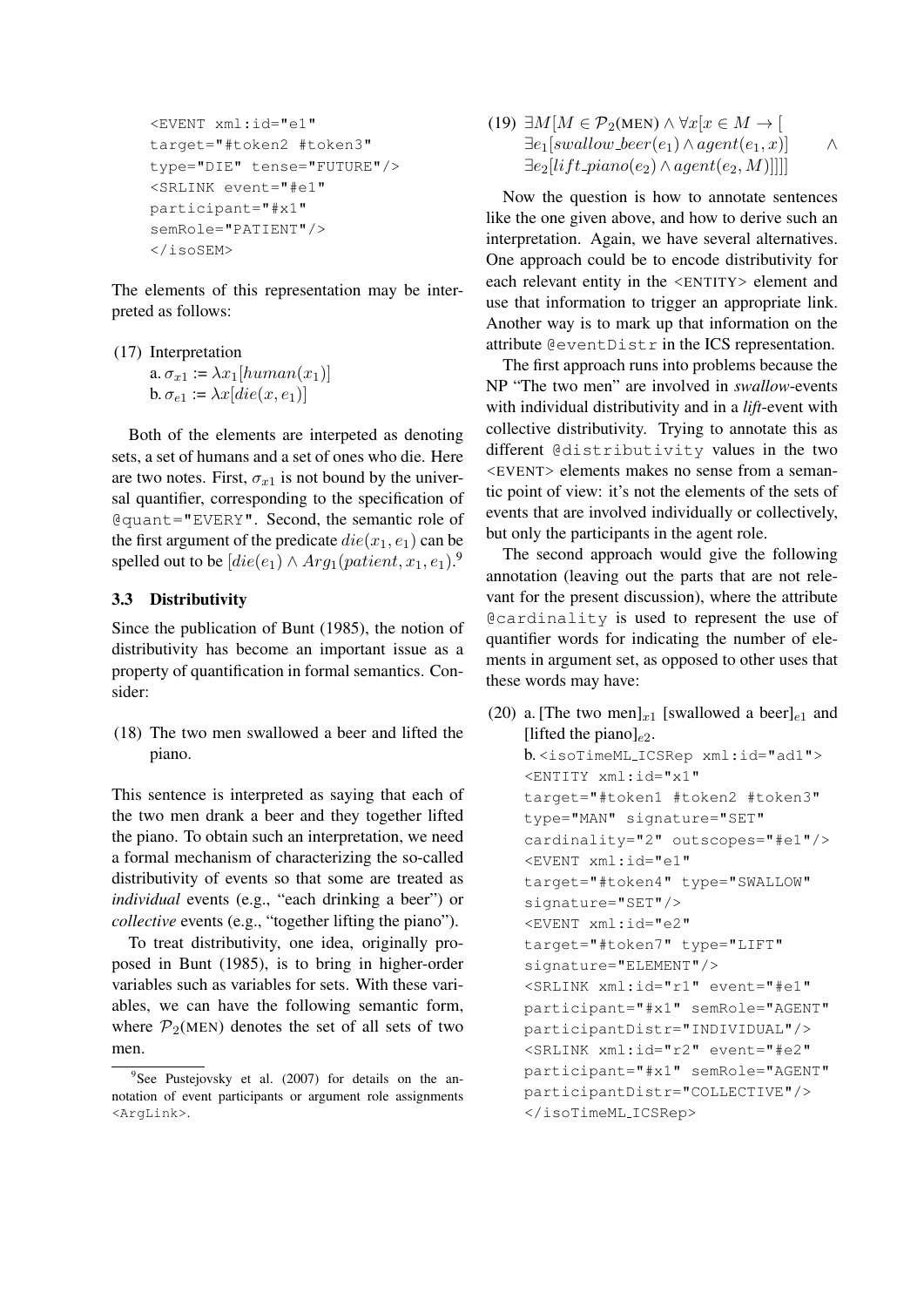The DRT-based semantics for <isoTimeML ICSRep> given in Bunt (2011a,b), which does take the distributivity of quantifications into account, produces the semantic representation (19) for this annotation when extended with the treatment of <ENTITY> elements in the same way as the nonlinking elements for time and events, and with the treatment of the <SRLINK> linking element in the same way as the temporal linking elements.

# 4 Concluding Remarks

In this paper, we have reviewed two versions of <isoTimeML> in dealing with the annotation of temporal and event quantification.

We do not pretend to have presented a fully developed proposal for quantification over time and events that generalizes to quantification over other than temporal and 'eventual' entities, but we identified strengths and weaknesses of different proposals. We hope that this will contribute to the following tasks: (1) the revision and extension of ISO-TimeML (2012) and (2) the development of the new ISO project concerned with the annotation of spatial information ("ISO-Space"), where much the same issues relating to quantification arise as in ISO-TimeML (when the relation between a set of events and their place of occurrence is quantified, as in "Heavy thunderstorms are expected tomorrow all over the country"), and (3) the development of the ISO project concerning the basic principles of semantic annotation, ISO NP 24617-6, in which quantification has been identified as one of the burning issues to be dealt with, that cut across several attempts to define standards for semantic annotation.

### Acknowledgments

We thank the five anonymous reviewers for their positive reviews and constructive comments and also Suk-Jin Chang, Jae-Woong Choe, Alex C. Fang for reading the pre-final version of this paper. The authors also wish to thank James Pustejovsky for many interesting useful discussions.

### References

Bunt, H. 1985. *Mass Terms and Model-theoretic Semantics*. Cambridge University Press, Cambridge.

- Bunt, H. 2010. A methodology for designing semantic annotation languages exploiting syntactic-semantic iso-morphisms. In: A. Fang, N. Ide and J. Webster (eds.) *Proceedings of ICGL 2010, the Second International Conference on Global Interoperability for Language Resources*, Hong Kong City University, pp 29– 45
- Bunt, H. 2011a. Introducing abstract syntax + semantics in semantic annotation, and its consequences for the annotation of time and events. In E. Lee and A. Yoon (eds.), *Recent Trends in Language and Knowledge Processing*, 157-204. Hankukmunhwasa, Seoul.
- Bunt, H. 2011b. Abstract syntax and semantics in semantic annotation, applied to time and events. Revised version of Bunt (2011a). Unpublished.
- Bunt, H. 2012. CASCADES: A methodology for defining semantic annotations. Forthcoming in *Language Resources and Evaluation.*
- Bunt, H., and J. Pustejovsky. 2010. Annotating temporal and event quantification. In H. Bunt (ed.), *Proceedings of ISA-5, the Fifth Joint ISO-ACL/SIGSEM Workshop on Interoperabile Semantic Annotation*, 15-22.
- ISO/TC 37/SC 4/WG 2. 2012. *ISO 24617-1:2012(E) Language resource management - Semantic annotation framework - Part 1: Time and events (SemAF-Time, ISO-TimeML)*. The International Organization for Standardization, Geneva.
- Kamp H and U. Reyle. 1993. *From Discourse to Logic*. Kluwer Academic Publishers, Dordrecht.
- Lee, K. 2012. Interoperable Spatial and Temporal Annotation Schemes. *Proceedings of The Joint ISA-7, SRSL-3 and I2MRT Workshop on Interoperable Semantic Annotation*, pp. 61-68. The Eighth International Conference on Language Resources and Evaluation (LREC 2012) Satellite Workshop, Istanbul.
- Montague, R. 1973. The proper treatment of quantification in ordinary English. In R. H. Thomason (ed.), *Formal Philosophy*, pp. 247-70. Yale University Press, New Haven, CT.
- Pratt-Hartmann, I. 2007. From TimeML to Interval Temporal Logic. In J. Geertzen, E. Thijsse, H. Bunt, and A. Schffrin (eds.), *Proceedings of The Seventh International Workshop on Computational Semantics*, pp. 166-180. Tilburg.
- Pustejovsky, J., J. Littman, and Roser Saur[i]. 2007. Arguments in TimeML: Events and Entities. In Frank Schilder, Graham Katz, and James Pustejovsky (eds.), *Annotating, Extracting and Reasoning about Time and Events*, pp. 107-127. Springer, Berlin.
- Pustejovsky, J., K. Lee, H. Bunt, and L. Romary. 2010a. *ISO-TimeML: A Standard for Annotating Temporal Information in Language*. in Proceedings of LREC 2010, the Seventh International Conference on Language Resources and Evaluation, 394-397. Malta.